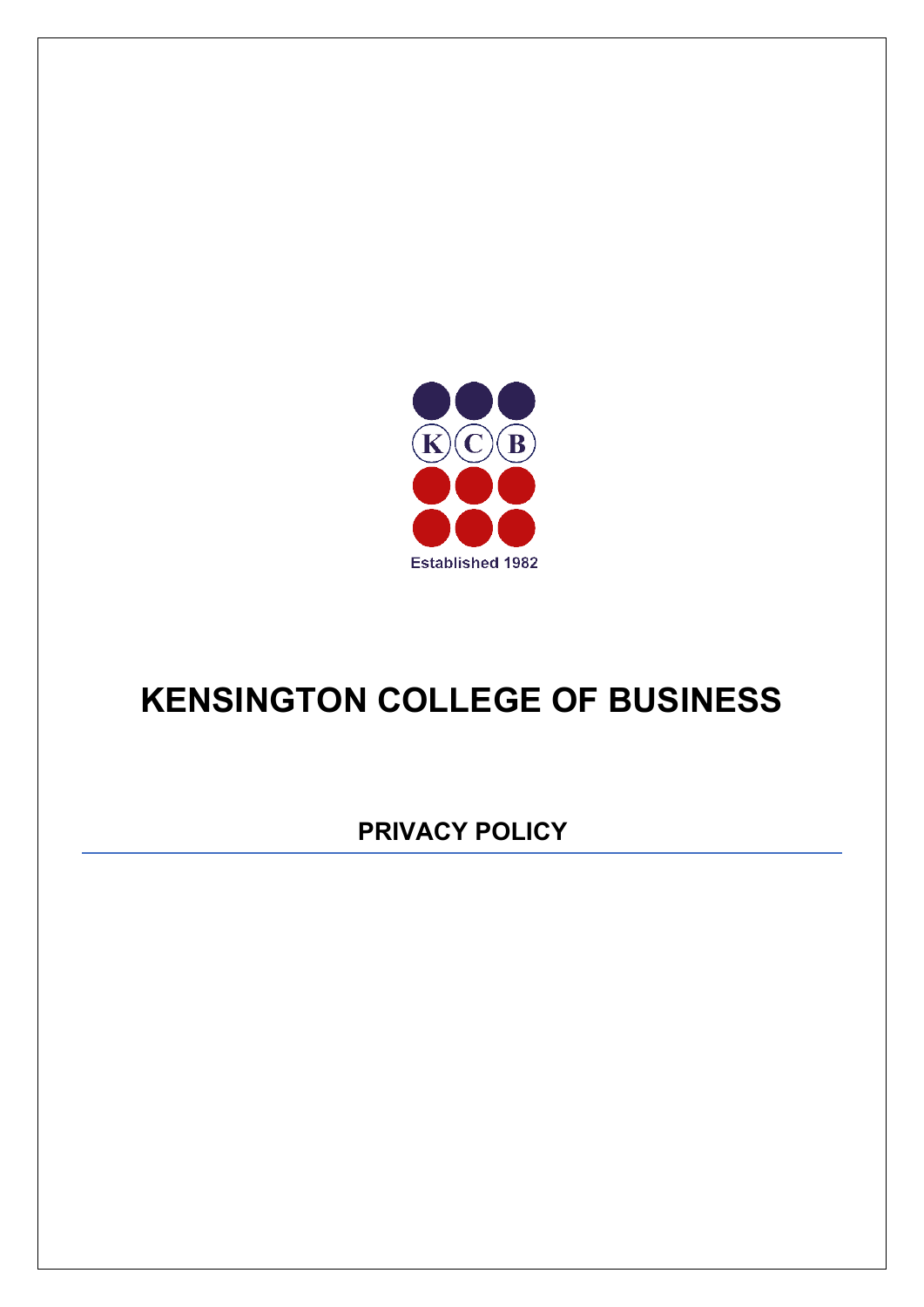# Contents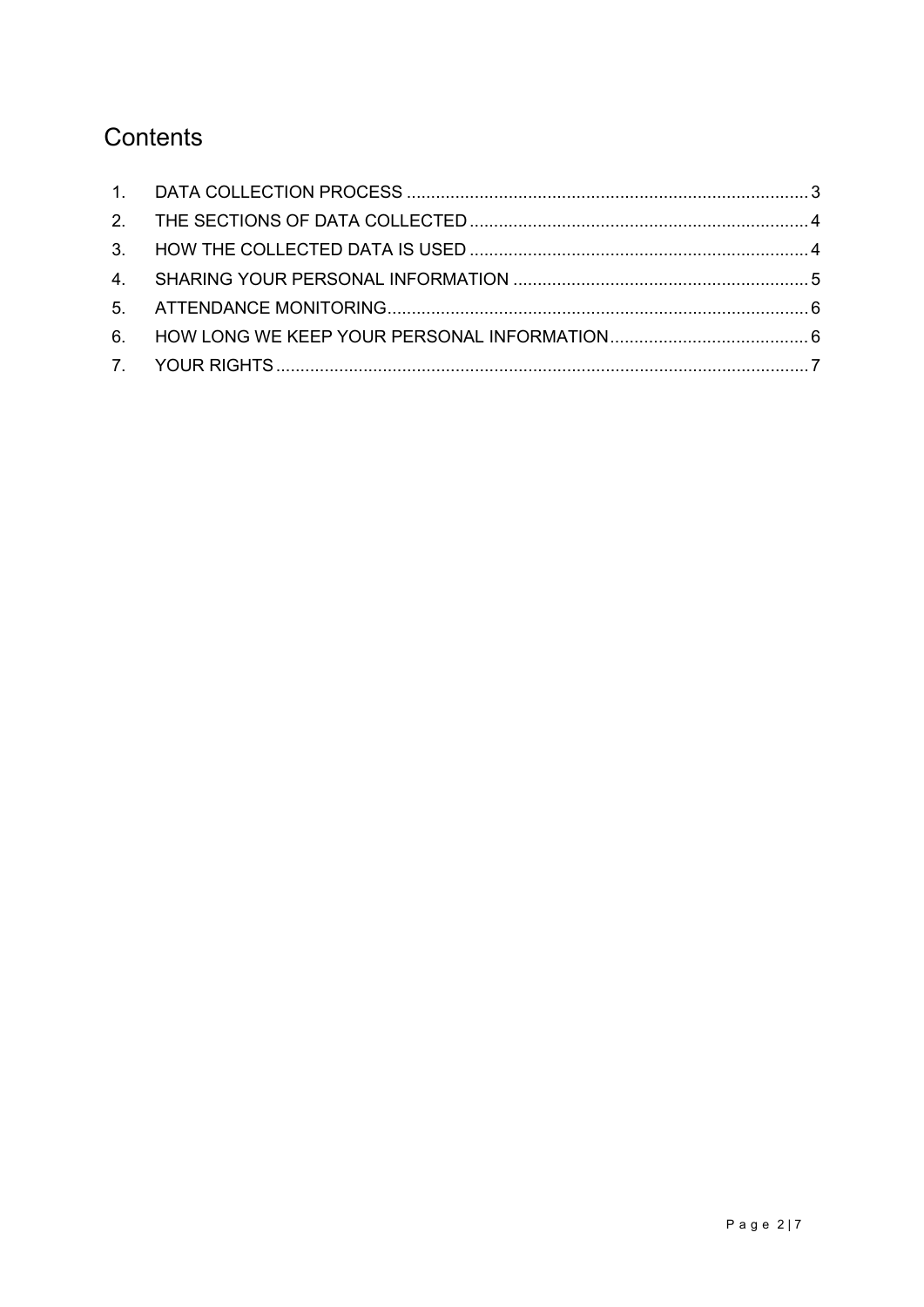Kensington College of Business (KCB) takes the privacy of our students seriously. This statement has been processed in accordance with the General Data Protection Regulation (GDPR) and the Data Protection Act 2018.

The College is continuously committed to safeguarding the privacy of our students, while providing a personalised and valuable service. KCB collects and processes personal information to effectively manage the student's learning, facilitate, support and deliver the student's education in order to meet its statutory obligations as a Higher Education (HE) institute. KCB is committed to being transparent and accountable on how it collects, protects and uses personal information.

# <span id="page-2-0"></span>**1. DATA COLLECTION PROCESS**

The College collects the following information under the General Data Protection Regulations (GDPR) Article 6c (Legal Obligation), and 6e (Public Task) and the Data Protection Act 2018, in order to comply with the legal requirements from the Office for Students (OFS) and the Education and Skills Funding Agency (ESFA).

According to GDPR there are only two main explanations why institutions should process student information: they are either on a lawful basis or by seeking consent from the applicant itself. Most of our student information are collected for both reasons on a lawful basis and because our students give consent.

The College collects student personal information in a number of different ways, these could be retrieved through the following:

- The use of enquiry, application and registration forms directly to the College;
- When you apply to study at KCB and complete our application forms via our website and / or through UCAS and when you complete other admissions processes and procedures;
- When you communicate with the College by telephone, e-mail or via the College website;
- In various other ways as you interact with the College during your time as a student of KCB, for the various purposes mentioned below;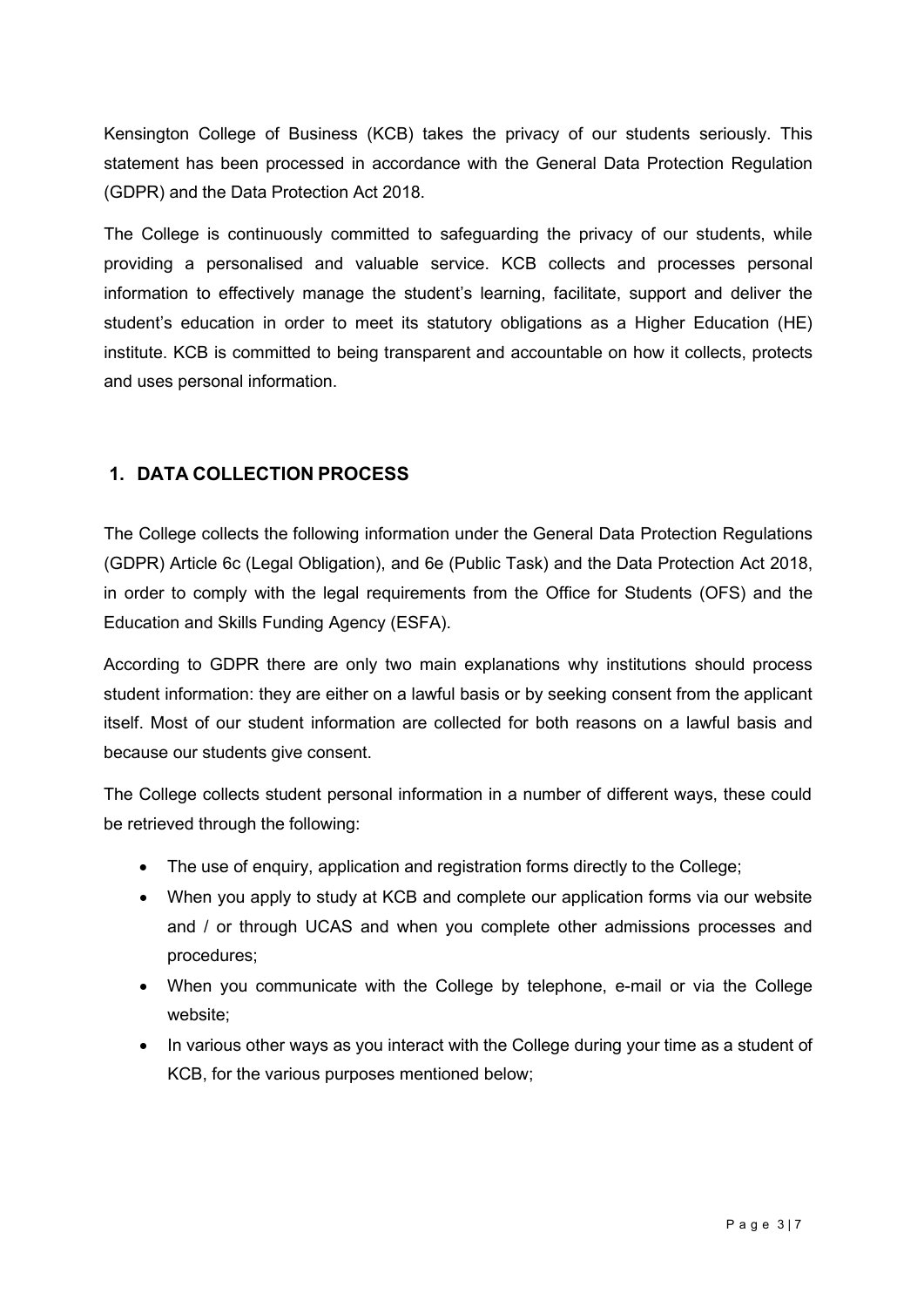# <span id="page-3-0"></span>**2. THE SECTIONS OF DATA COLLECTED**

- Personal Details Student's name, surname date of birth and gender;
- Contact Details Student's address, telephone number and e-mail address;
- Emergency contact details (as per the GDPR article 6d (Vital Interests);
- Educational history, work experience and other information from the student's CV;
- Information about student's nationality and residency, and previous address if applicable;
- Student Medical History;
- Provision of support and welfare services such as counselling and careers advice;
- Information about student's racial or ethnic origin; religion or similar beliefs; and sexual orientation;
- CCTV The College record images of students, staff and visitors in the College on CCTV for crime prevention and detection, safety, security and safeguarding purposes.
- CCTV footage is retained for 30 days;
- Criminal Convictions, this is to protect staff and students from KCB (GDPR article 6d (Vital Interests) and to support those students who have a conviction (GDPR article 6a (Public Task);
- Financial information relating to student's tuition fees and other financial charges such as course fees, scholarships, payments made and outstanding fees.

# <span id="page-3-1"></span>**3. HOW THE COLLECTED DATA IS USED**

The collected data is used for the following:

- Processing student's application, including seeking confirmation of student's qualifications from student's previous institutions;
- Enrolling as a student and maintaining student records for 6 years;
- Administering student's course and academic progress;
- Administering the financial aspects of student's studies, including tuition fees and other financial charges;
- Providing and offering services to the student during their time at KCB; including pastoral care;
- Submitting reports and statistics to government organizations and / or third parties, which the College is legally required to act on. These include the following governmentally recognised organizations:
	- $\triangleright$  The Higher Education Statistics Agency (HESA)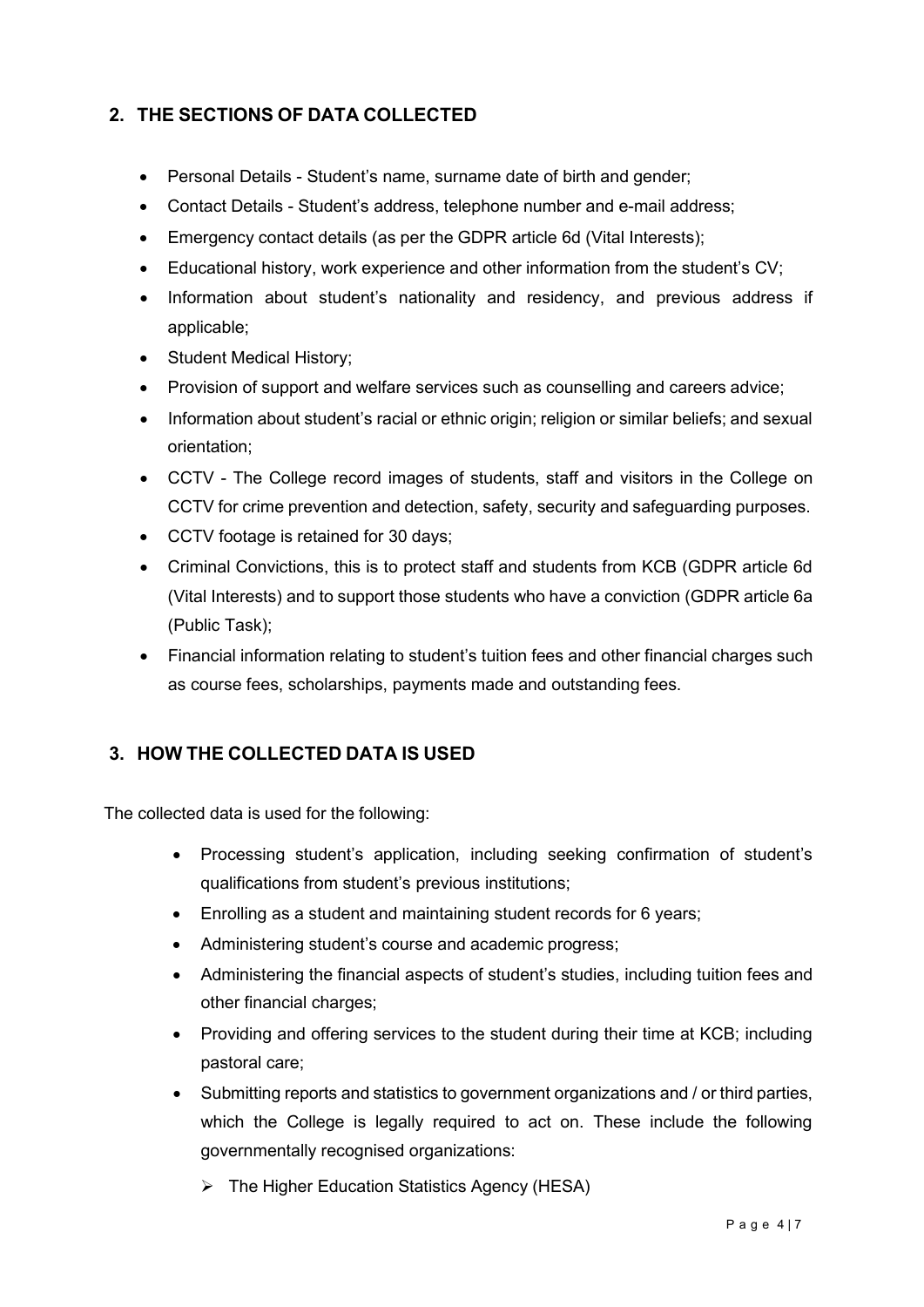- $\triangleright$  National Student Survey (NSS)
- Monitoring equal opportunities
- Safeguarding and securing the welfare of students
- Offering alumni services

# <span id="page-4-0"></span>**4. SHARING YOUR PERSONAL INFORMATION**

Except with sharing student's personal information with HESA and NSS, and the following organizations mentioned below have access to your information; the College will not disclose any personal information to other external organizations without student's consent, unless it is in the student's crucial interest to do so.

- Office for Students (OfS)
- Higher Education Funding Council (HEFCE) or its agents for the purpose of administering the national student survey, and to the College agents for the purpose of administering the College's own survey
- Local Authorities
- Awarding Bodies
- Universities and Colleges Administration Service (UCAS)
- Release of results to former schools / Colleges
- Employers and educational providers who have requested references (with student consent)
- Debt collection agencies for outstanding fees
- Student Loans Company
- Crime and taxation we may share student's personal information for the purpose of detecting or preventing crime or for taxation purposes.
- UKVI

The student's personal information will never be sold to other third parties.

The College shares your personal information with third parties where there is a legal obligation including ESFA, Office for Students, Police, Social Services and other education providers. As a legal requirement from the Department for Education (DfE) to comply with specific course designation criteria, KCB has to provide your personal information to HESA. This is a legal requirement and, therefore the College will not need to seek the student's permission to disclose any information to HESA.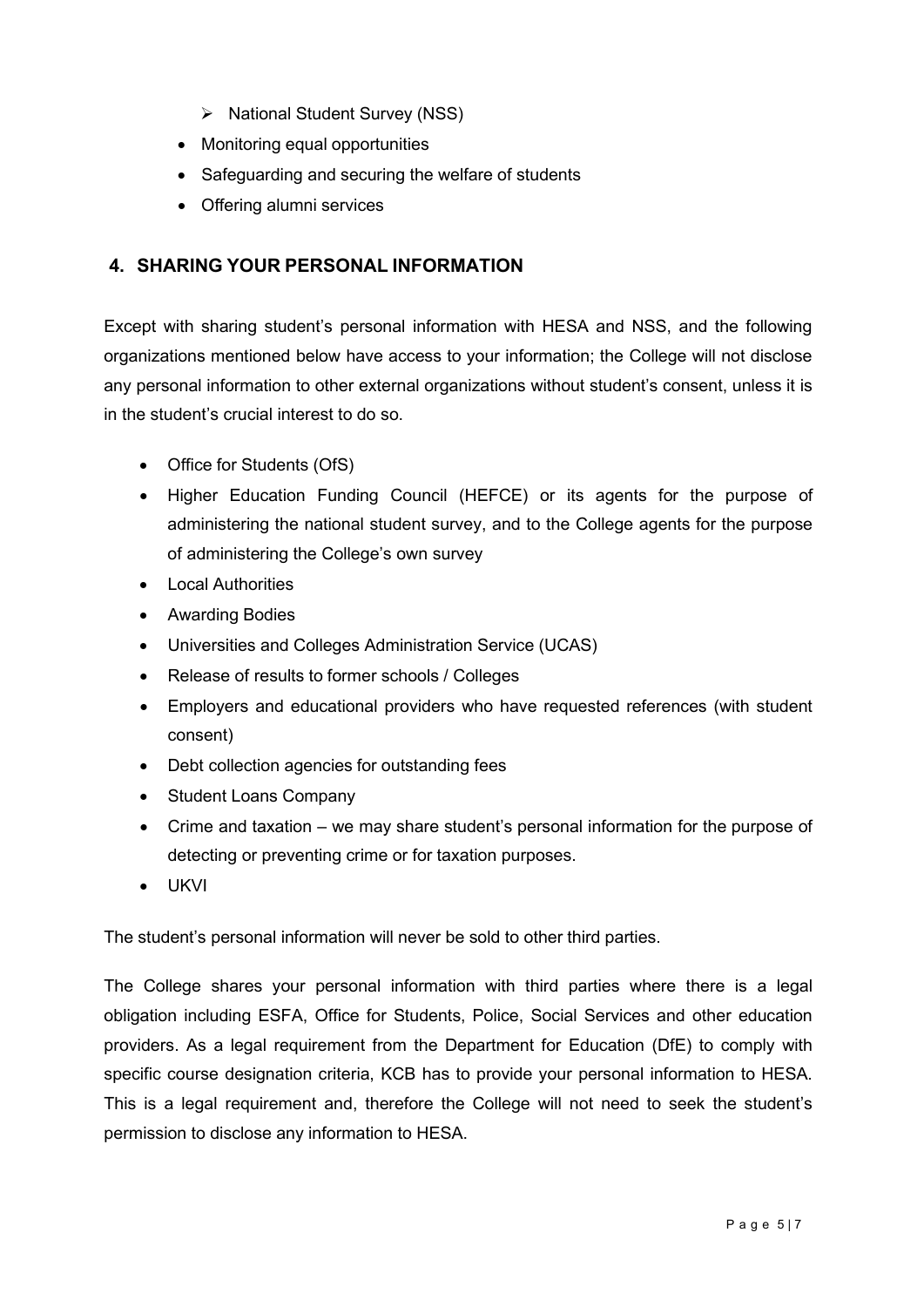#### ESFA PERSONAL INFORMATION SHARING AGREEMENT:

This privacy statement is issued by the Education and Skills Funding Agency (ESFA), on behalf of the Secretary of State for the Department of Education (DfE). It is to inform KCB students that their personal information will be used by the DfE, the ESFA and any successor bodies to these organizations. For the purposes of relevant personal information protection legislation, the DfE is the data controller for personal data processed by the ESFA.

Your personal information is used by the DfE to carry out its functions and to meet its statutory responsibilities, including under the Apprenticeships and Skills. Your information will be securely destroyed after it is no longer of use to the College.

Your information may be shared with third parties for education, training, employment and well – being related purposes. This will only take place where the law allows it and the sharing isin compliance with the data protection legislation.

# <span id="page-5-0"></span>**5. ATTENDANCE MONITORING**

Students enrolling on a course at KCB must agree to have their attendance and engagement monitored, and for the data to be used for intervention and reporting purposes. The College monitors student's attendance and engagement because the College has a duty of care as a responsible institution to follow up promptly on matters of non-attendance and nonengagement so that students can be given the support they need and given the opportunity to succeed.

The College is obliged to comply with the requirements of UKVI, Student Loans Company and other external agencies which needs monitoring and reporting of student attendance and engagement.

# <span id="page-5-1"></span>**6. HOW LONG WE KEEP YOUR PERSONAL INFORMATION**

The College may retain student's personal information for a period of six years after the student has completed their course with KCB. Some information may be retained indefinitely by the College, to maintain student academic record for archiving purposes. The information which will be indefinitely kept by the College are:

- Student Name
- Student ID